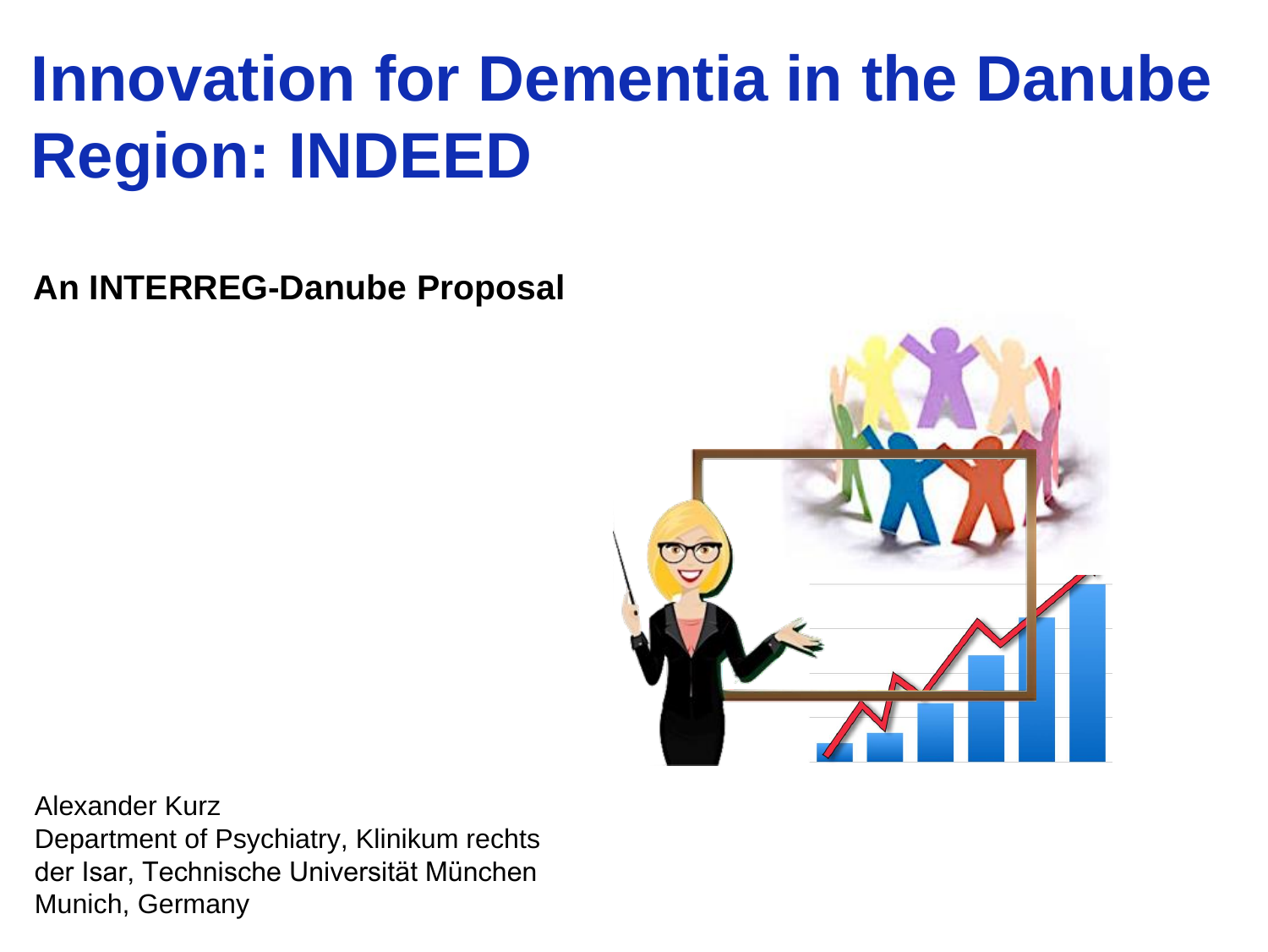

- Sources: European Regional Development Funds (ERDF) and Instrument for Pre-Accession (IPA)
- Strategic vision: Transnational policy integration  $\bullet$
- Focus is on regional development, not on research  $\blacksquare$
- Acts as a policy driver and pioneer to tackle common challenges and needs  $\bullet$
- Aims at capacity building, coordination, territorial integration
- INDEED targets specific objective 1.2  $\bullet$

#### **Increase competences for business and social innovation**

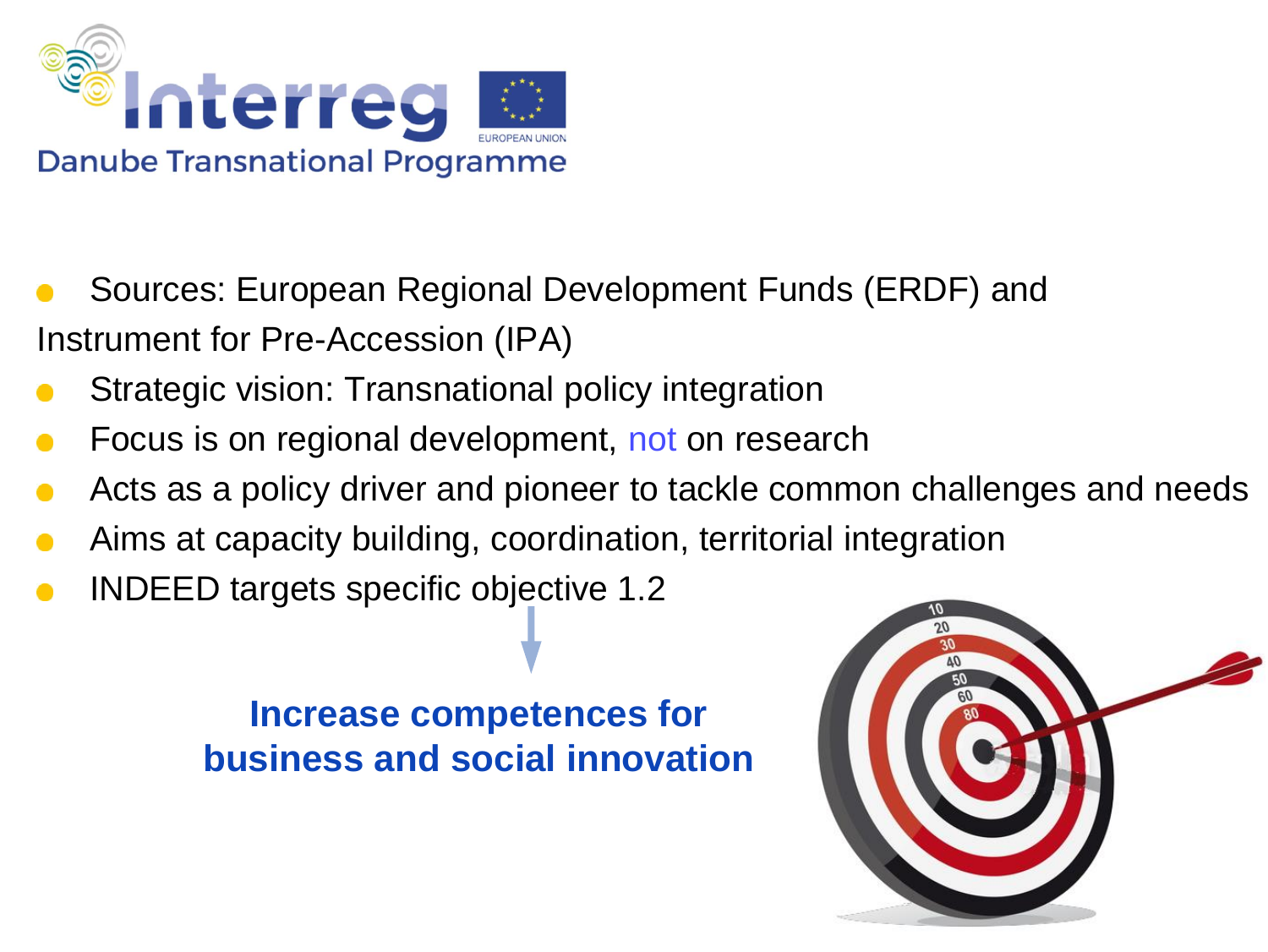#### **Expert survey: Unmet needs in dementia care**

- Lack of knowledge and skills among health care professionals (general  $\bullet$ practitioners, nurses, social workers, occupational therapists)
- Poor cooperation of major players involved in dementia care  $\overline{\phantom{a}}$
- Lack of specific services, e. g. day centres, specialised nursing home  $\bullet$ units, home assistance, particularly in rural areas
- Underuse of assistive technology  $\bullet$
- Emigration of health workers (care drain)  $\bullet$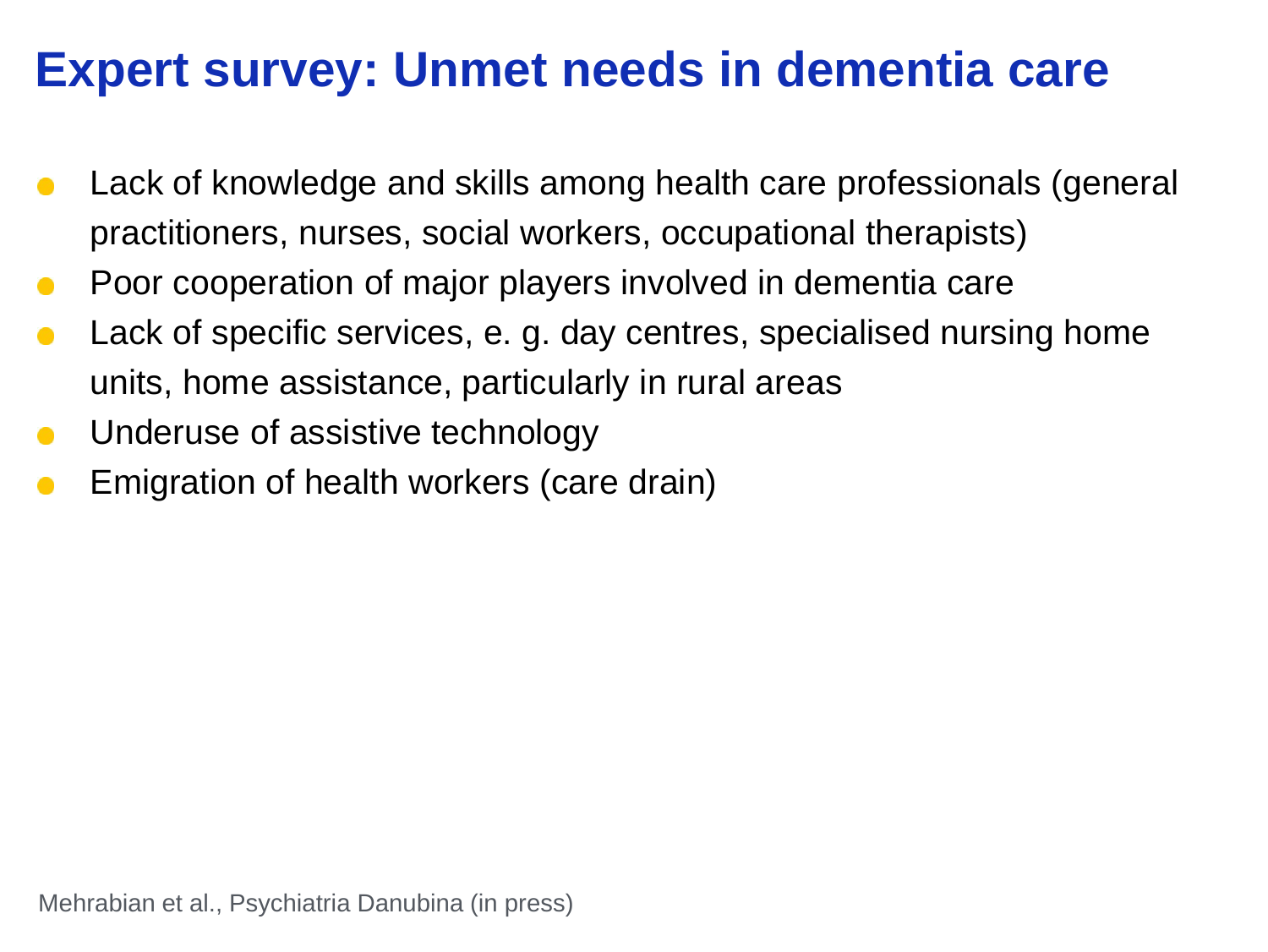**Analysis is line with goals set by dementia plans in Austria, Bulgaria, Czech Republic, Germany and Slovenia**

- Improve education and training of healthcare professionals  $\bullet$
- Improve cooperation of healthcare professionals and service coordination  $\bullet$
- Develop high-quality services  $\bullet$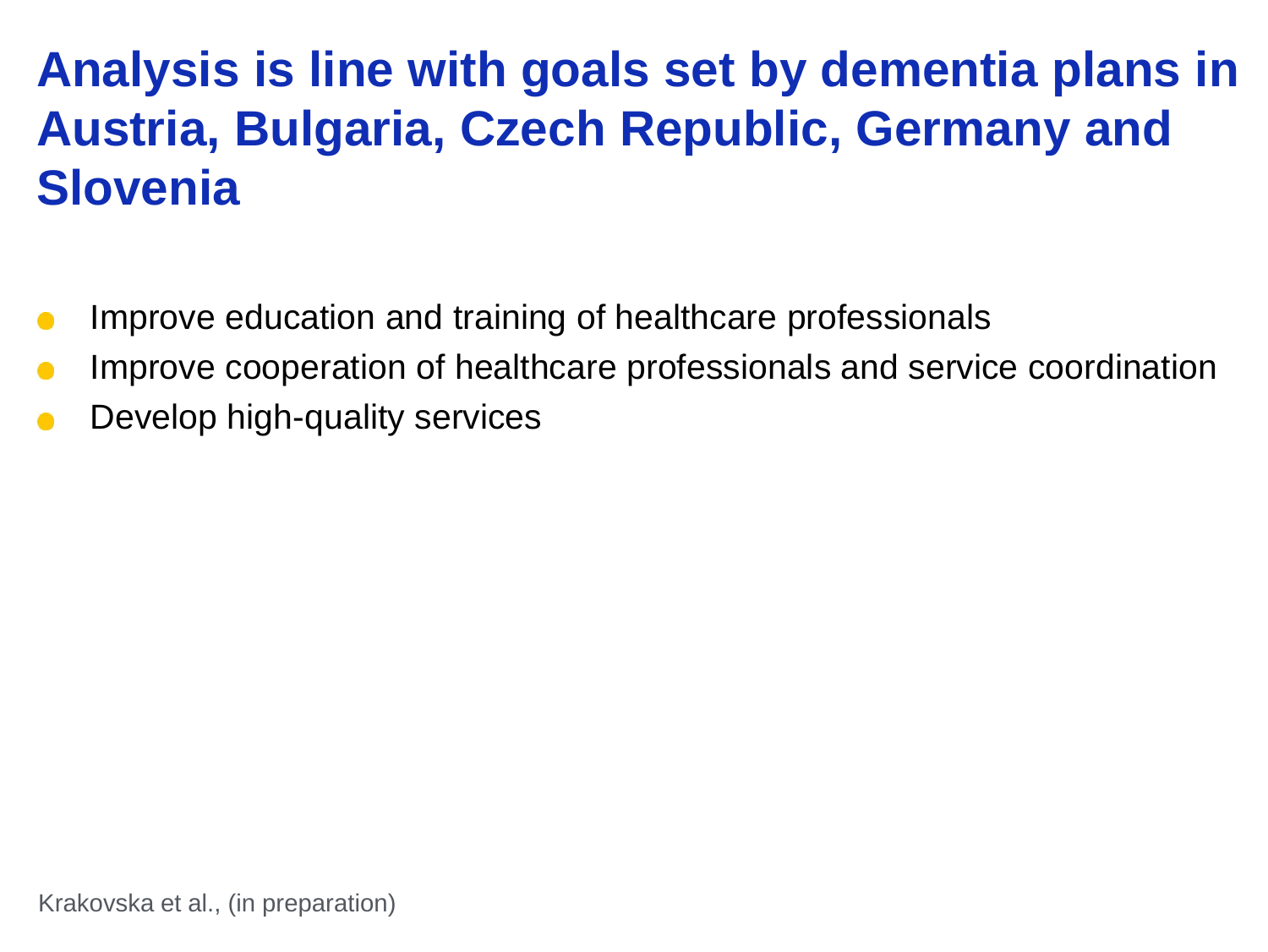#### **The INDEED vision**

To **improve dementia care** in the Danube region and to **contribute to implementing national dementia plans** with the scope of **enhancing the quality of life** of people with dementia and their informal carers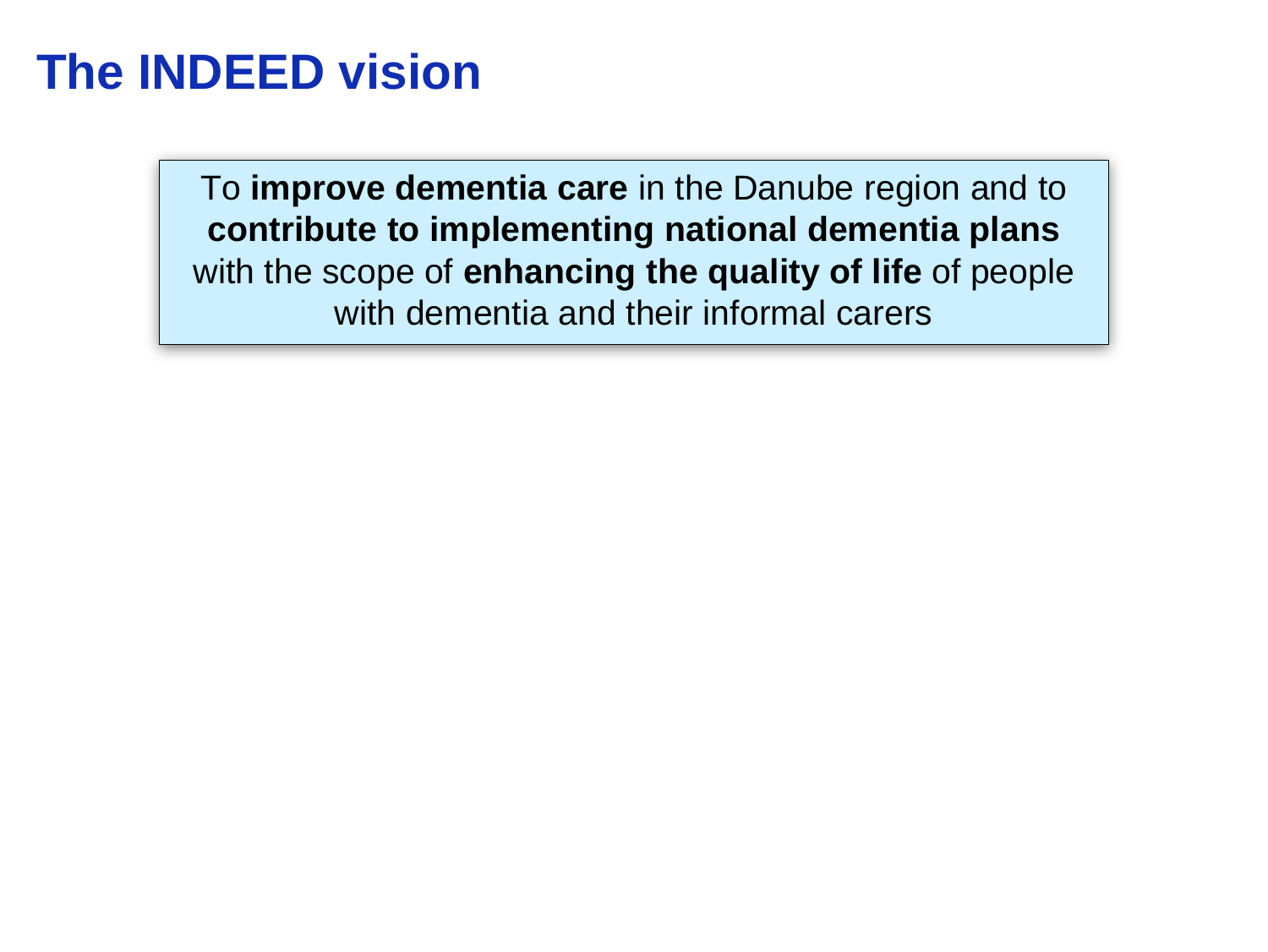#### **The INDEED vision**

To **improve dementia care** in the Danube region and to **contribute to implementing national dementia plans** with the scope of **enhancing the quality of life** of people with dementia and their informal carers

#### **Improve the knowledge and skills of health-care professionals**

timely diagnosis, appropriate treatment, communication with patients and carers, use of assistive technology

**Facilitate the cooperation of key actors and step up coordination of services**

on local, national and transnational levels; promote crossborder exchange of best practices

#### **Foster the development of dementia-related enterprises**

on outpatient, intermediate and inpatient levels, and stimulate entrepreneurial activity

### **Three specific objectives**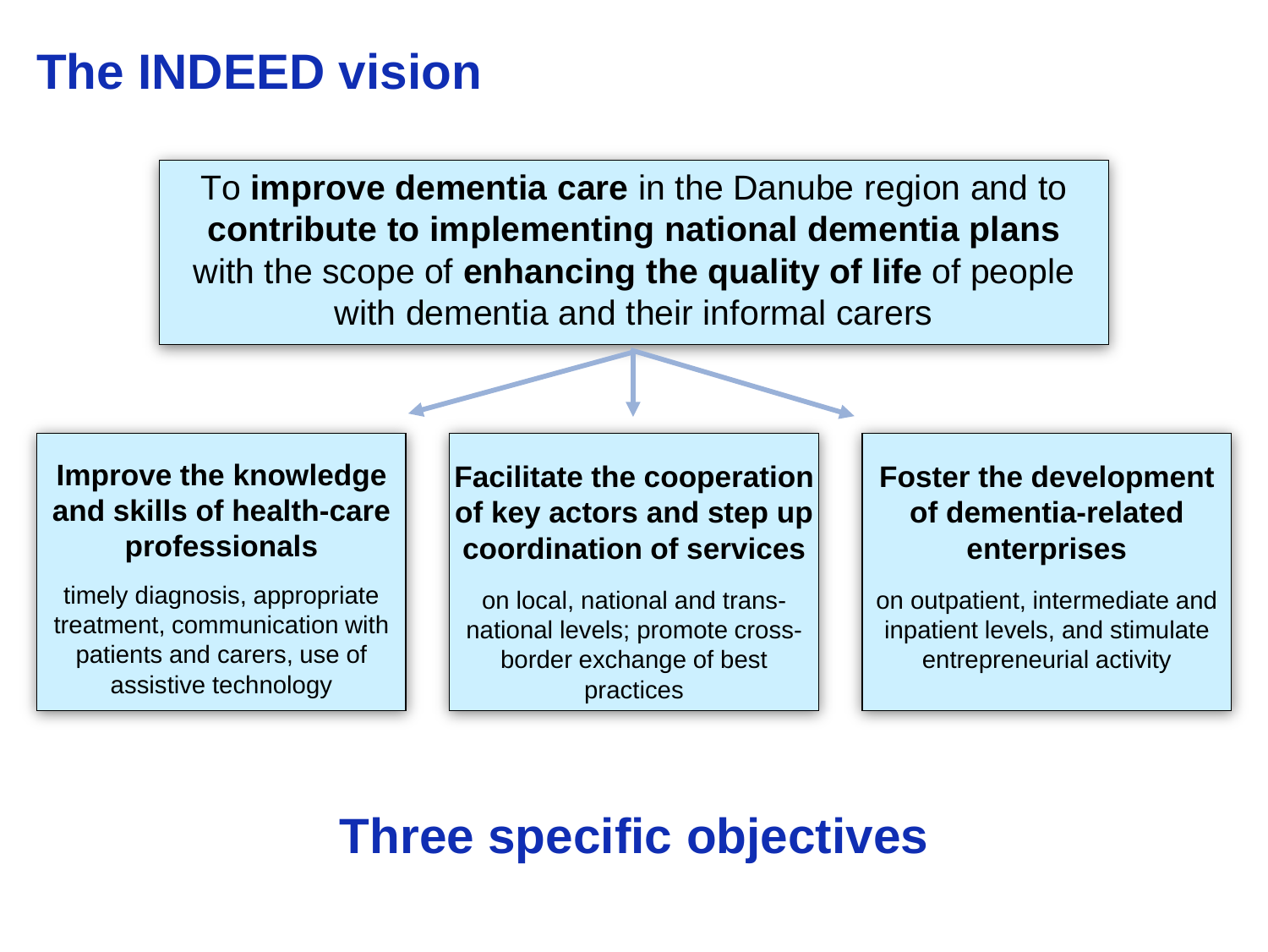#### **The INDEED strategy**

**Interdisciplinary training programme for healthcare professionals**

**Networking support for key actors involved in dementia care**

**Business consultancy services for entrepreneurs and start-ups**







**CAMPUS CONNECT COACH**

#### **Three modules**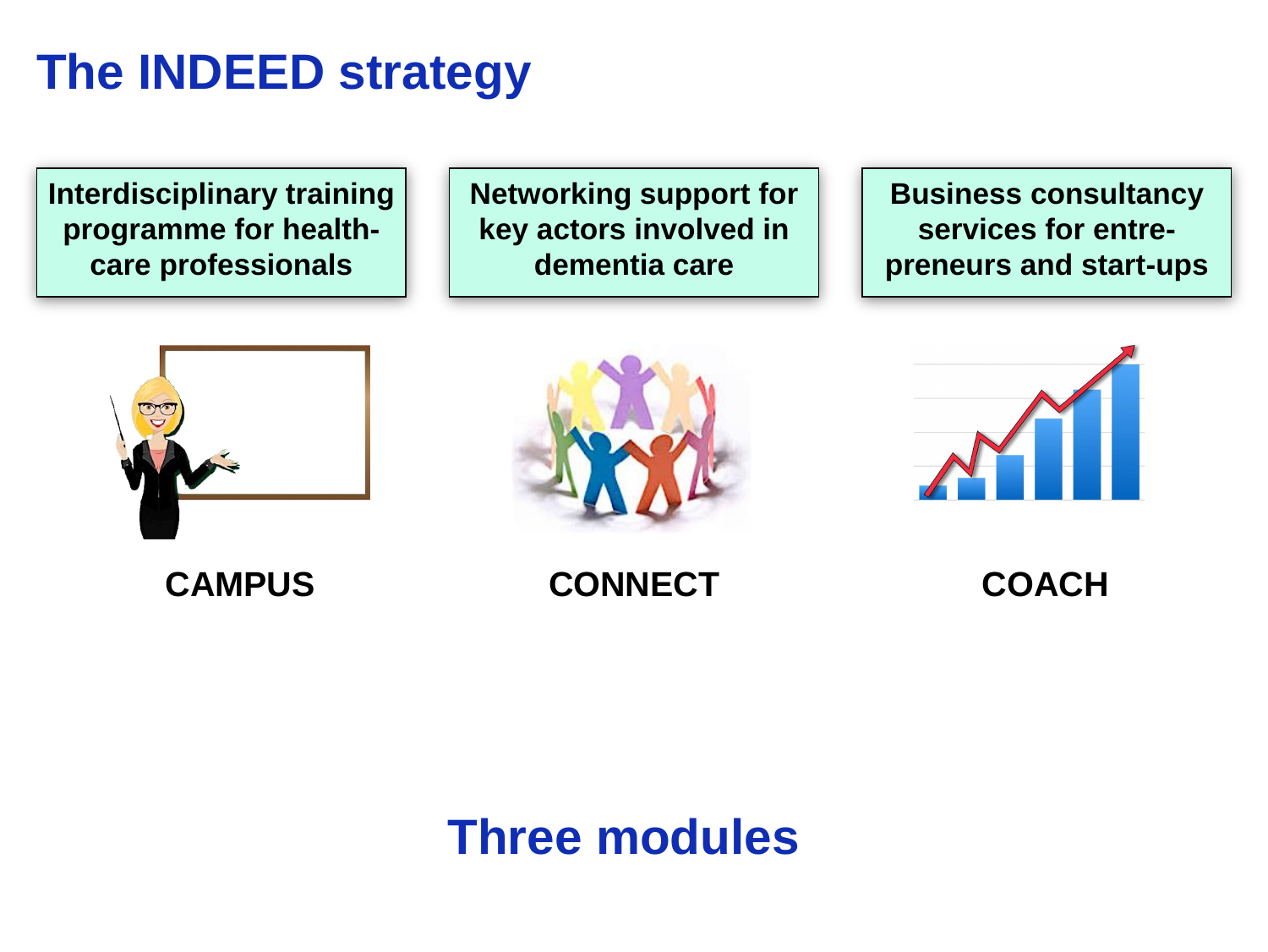#### **The INDEED strategy**

**Interdisciplinary training programme for healthcare professionals**

**Networking support for key actors involved in dementia care**

**Business consultancy services for entrepreneurs and start-ups**



#### **Two formats of delivery**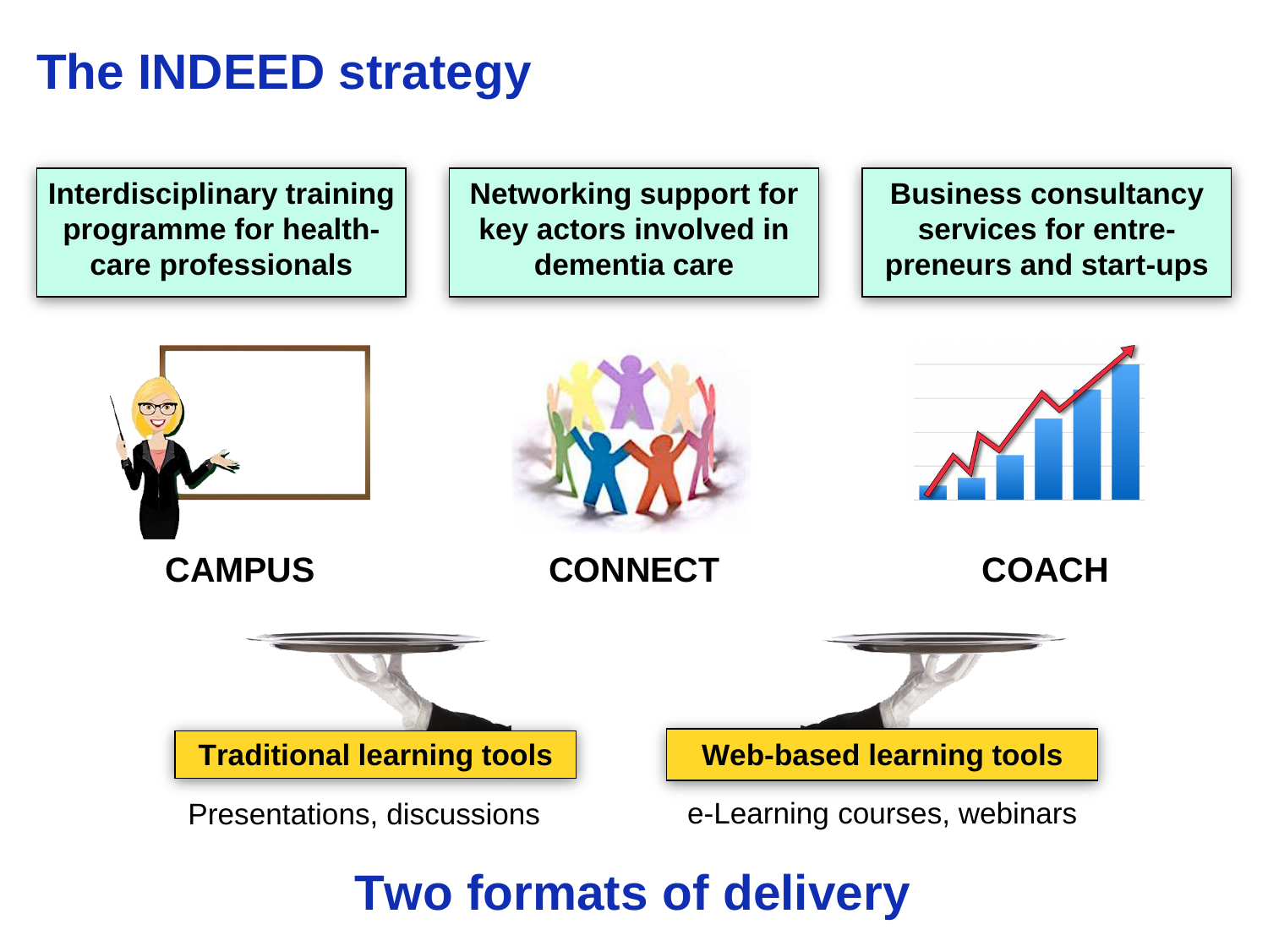#### **The target groups**

**Interdisciplinary training programme for healthcare professionals**

**Networking support for key actors involved in dementia care**

**Business consultancy services for entrepreneurs and start-ups**







Professional organisations Higher education units

Service providers Community services Patient organisations

Business schools Private enterprises

Municipalities, public authorities, policy makers

### **Multiple institutional target groups**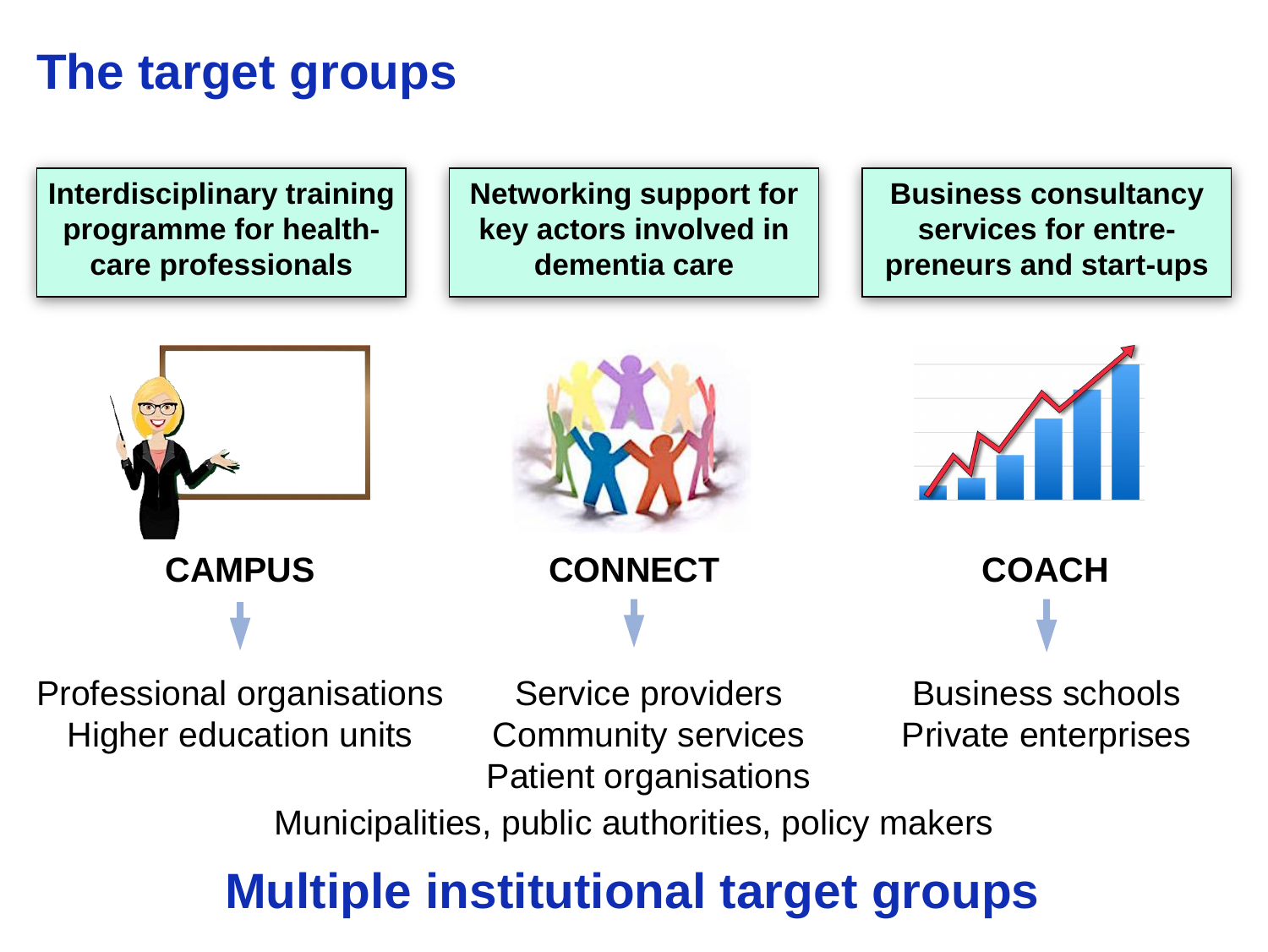## **10 Full Project Partners**

| LP              | <b>Technical University of Munich</b>       | <b>TUMMED</b>          | <b>GERMANY</b>                          |
|-----------------|---------------------------------------------|------------------------|-----------------------------------------|
| <b>ERDF PP1</b> | The Brain Company GmbH                      | TBC                    | <b>AUSTRIA</b>                          |
| <b>ERDF PP2</b> | Vienna University of Economics and Business | <b>WU</b>              | <b>AUSTRIA</b>                          |
| <b>ERDF PP3</b> | <b>Bulgarian Society of Dementia</b>        | <b>BSD</b>             | <b>BULGARIA</b>                         |
| <b>ERDF PP4</b> | National Institute of Mental Health         | <b>NIMH</b>            | <b>CZECH REPUBLIC</b>                   |
| <b>ERDF PP5</b> | <b>Social Cluster Association</b>           | <b>SZK</b>             | <b>HUNGARY</b>                          |
| <b>ERDF PP6</b> | <b>Romanian Alzheimer Society</b>           | <b>SRA</b>             | <b>ROMANIA</b>                          |
| <b>ERDF PP7</b> | <b>Memory Centre Bratislava</b>             | <b>MCB</b>             | <b>SLOVAKIA</b>                         |
| <b>ERDF PP8</b> | University of Ljubljana                     | UL                     | <b>SLOVENIA</b>                         |
| IPA PP1         | Alzheimer Association A&R Sarajevo          | <b>Association AiR</b> | <b>BOSNIA AND</b><br><b>HERZEGOVINA</b> |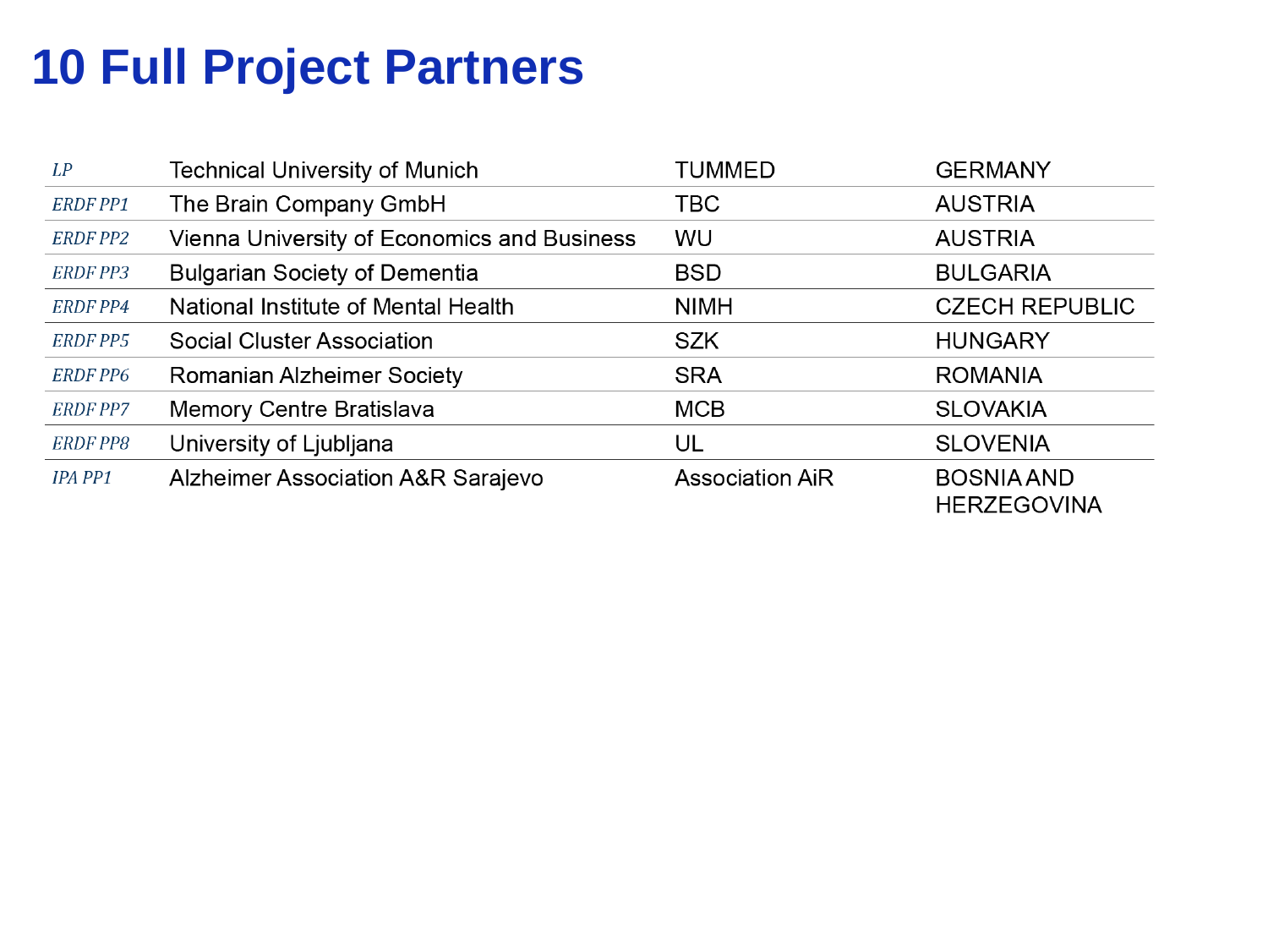#### **10 Associated Strategic Parters**

| ASP1             | Federal Ministry of Health; Federation of<br>Bosnia and Herzegovina | <b>FMZFBIH</b> | <b>BOSNIA AND</b><br><b>HERZEGOVINA</b> |
|------------------|---------------------------------------------------------------------|----------------|-----------------------------------------|
| ASP2             | <b>Medical University of Sofia</b>                                  | MU Sofia       | <b>BULGARIA</b>                         |
| ASP3             | University of Zagreb                                                | <b>UNIZG</b>   | <b>CROATIA</b>                          |
| ASP4             | Medilnspect, Ltd.                                                   | Medilnspect    | <b>CZECH REPUBLIC</b>                   |
| ASP5             | Bavarian Research Alliance GmbH                                     | <b>BayFOR</b>  | <b>GERMANY</b>                          |
| ASP <sub>6</sub> | Bavarian State Ministry of Health and Care                          | <b>StMGP</b>   | <b>GERMANY</b>                          |
| ASP7             | <b>German Alzheimer Association</b>                                 | <b>DAIzG</b>   | <b>GERMANY</b>                          |
| ASP8             | <b>Slovak Medical Association</b>                                   | <b>SkMA</b>    | <b>SLOVAKIA</b>                         |
| ASP <sub>9</sub> | City of Zagreb                                                      | CoZ            | <b>CROATIA</b>                          |
| ASP10            | Ministry of Health of the Republic of Croatia                       | MoH-CRO        | <b>CROATIA</b>                          |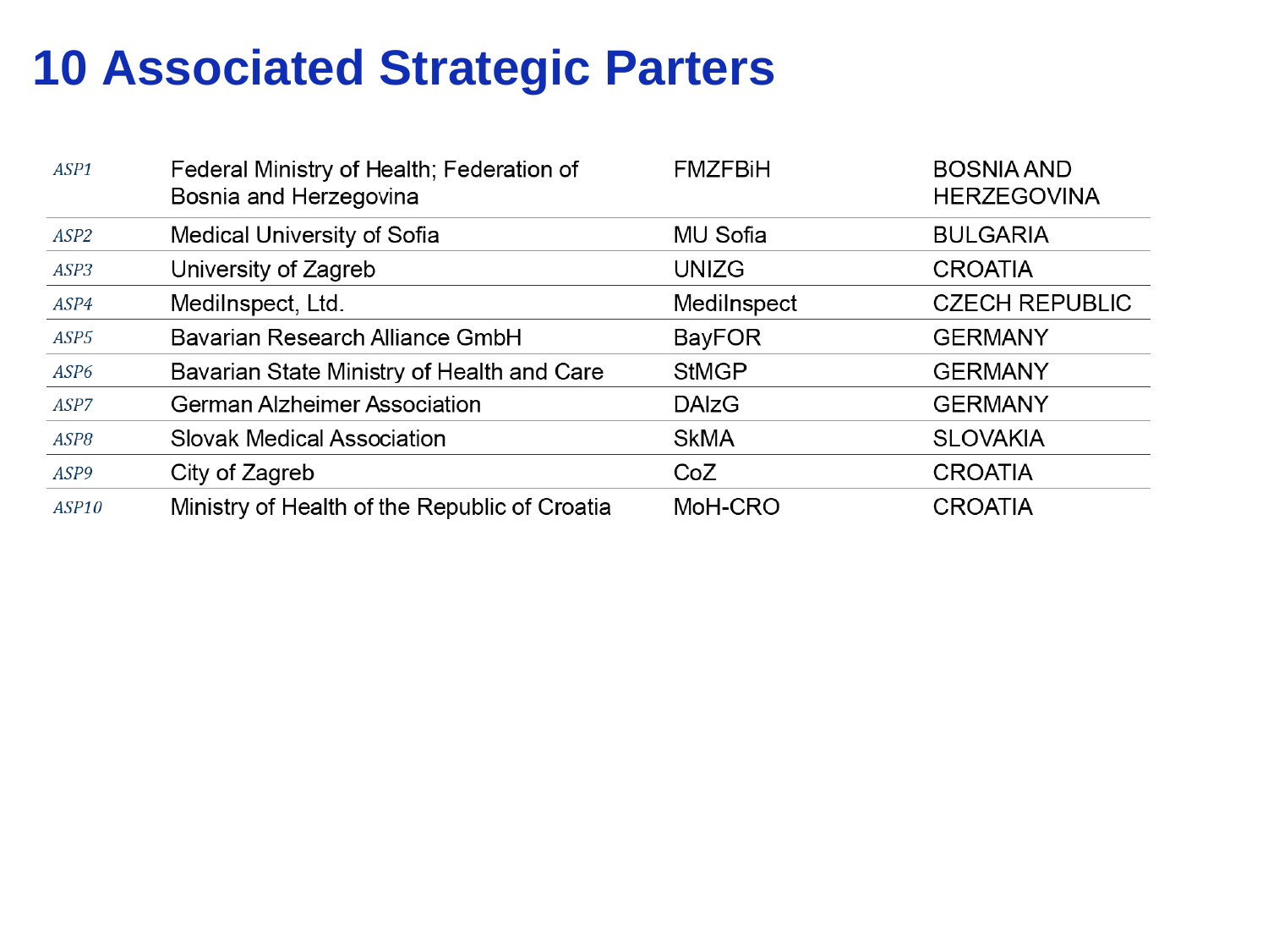#### **INDEED project area: 10 countries involved**

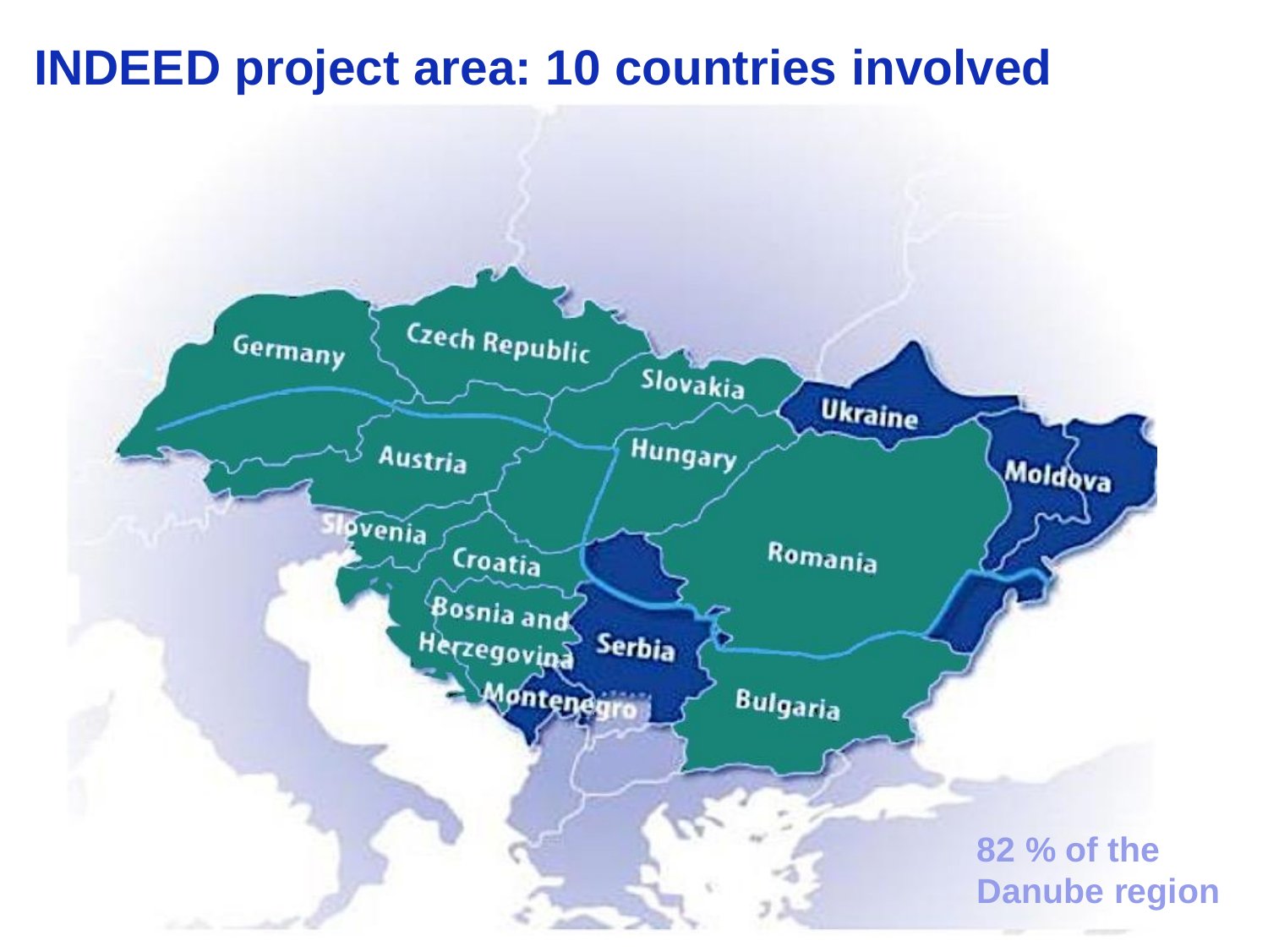## **Seven work packages**

| WP # Title     |                                   | Lead                                         | <b>Country</b> |
|----------------|-----------------------------------|----------------------------------------------|----------------|
| 1              | Coordination & management         | <b>Technical University of Munich</b>        | D              |
| $\overline{2}$ | Communication                     | <b>Romanian Alzheimer Society, Bucharest</b> | <b>RO</b>      |
| 3              | Benchmarking & strategy devipmt.  | <b>Bulgarian Society of Dementia, Sofia</b>  | <b>BG</b>      |
| $\overline{4}$ | <b>Content development</b>        | <b>Centrum Memory Bratislava</b>             | <b>SK</b>      |
| 5              | Multimedia format & online portal | The Brain Company, Austria                   | $\mathsf{A}$   |
| 6              | <b>Pilot actions</b>              | University of Ljubljana                      | SI             |
|                | <b>Policy</b>                     | <b>Social Cluster Association, Budapest</b>  | HU             |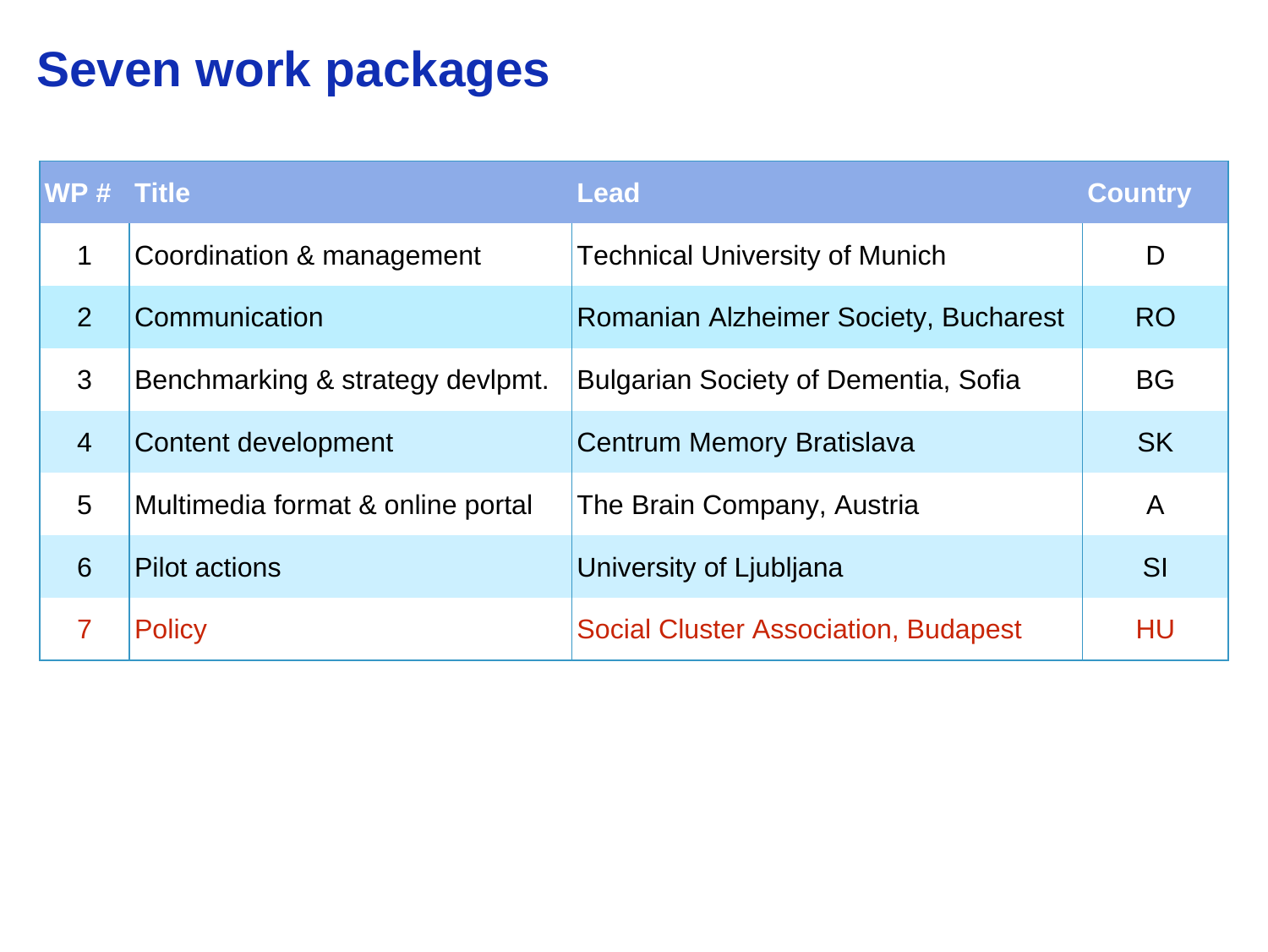#### **Products and outputs**

| WP # Title     |                                   | <b>Products and outputs</b>                          |
|----------------|-----------------------------------|------------------------------------------------------|
| 1              | Coordination & management         | Project management, financial and quality reports    |
| $\overline{2}$ | Communication                     | Communication plan and reports                       |
| 3              | Benchmarking & strategy devlpmt.  | <b>Strategy statement</b>                            |
| $\overline{4}$ | Content development               | Scripts for the 3 modules, evaluation tools          |
| 5              | Multimedia format & online portal | Multimedia formats of the 3 modules, online platform |
| 6              | Pilot actions (24 workshops)      | Workshop manual and reports, online evaluation       |
|                | Policy                            | <b>Policy recommendations</b>                        |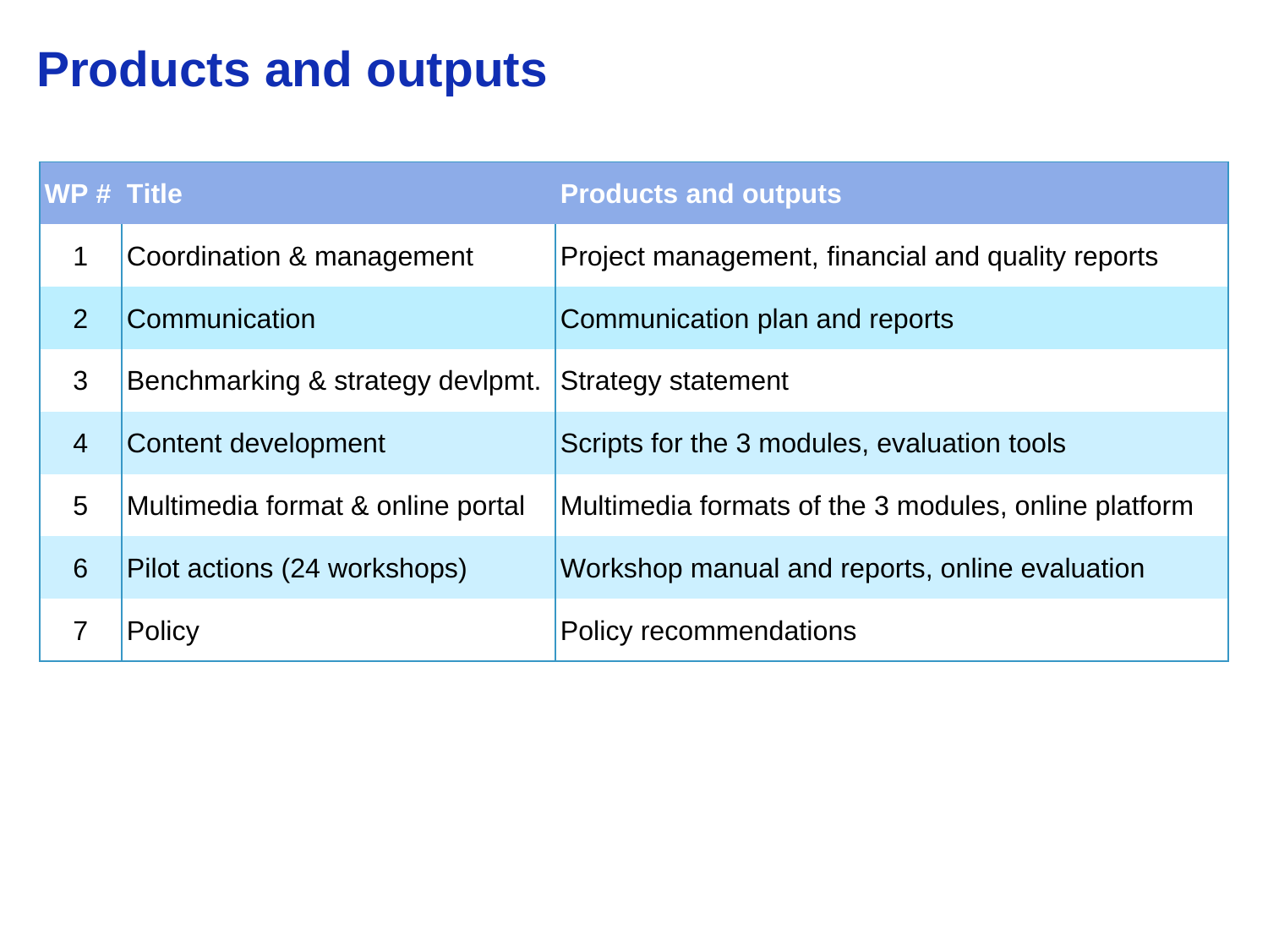#### **Timelines**